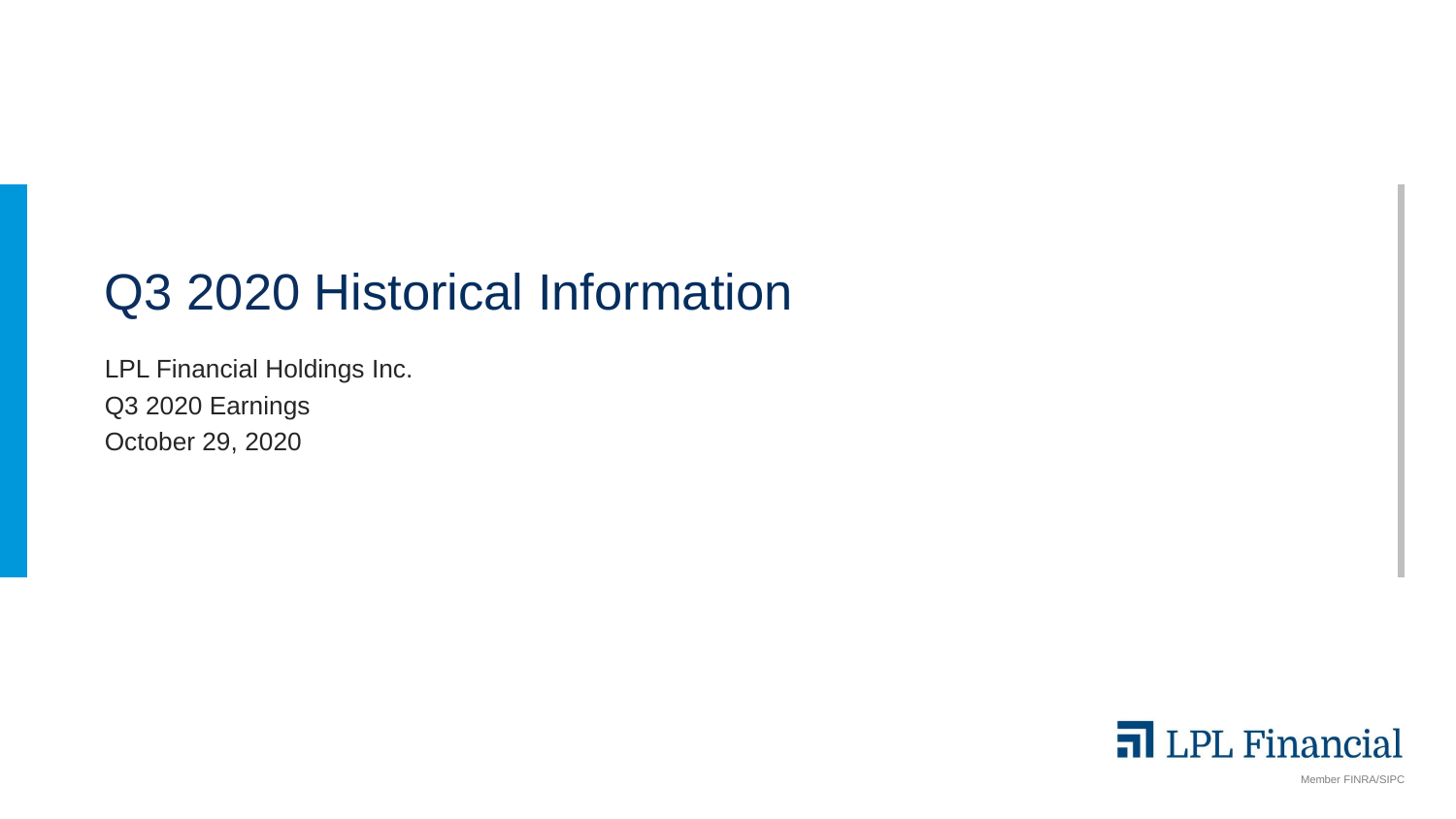## **LPL Financial Holdings Inc. - Historical Management's Statements of Operations**

As of September 30, 2020

| (End of Period \$ in thousands, unless noted)                    | Q3 2020          |      | Q2 2020    |      | Q1 2020    |      | Q4 2019    | Q3 2019    |      | Q2 2019    |     | Q1 2019    |          | Q4 2018    | Q3 2018    |
|------------------------------------------------------------------|------------------|------|------------|------|------------|------|------------|------------|------|------------|-----|------------|----------|------------|------------|
| <b>Gross Profit*</b>                                             |                  |      |            |      |            |      |            |            |      |            |     |            |          |            |            |
| Sales-based commissions                                          | \$<br>180,357 \$ |      | 159,512 \$ |      | 228,391 \$ |      | 193,980 \$ | 194,342 \$ |      | 203,531 \$ |     | 190,999 \$ |          | 199,468 \$ | 193,545    |
| Trailing commissions                                             | 292,286          |      | 267,941    |      | 275,053    |      | 282,940    | 280,651    |      | 275,604    |     | 270,360    |          | 270,455    | 293,330    |
| Advisory                                                         | 586,941          |      | 523,370    |      | 579,027    |      | 533,259    | 514,363    |      | 481,309    |     | 453,938    |          | 474,102    | 458,087    |
| Commission and advisory fees                                     | 1,059,584        |      | 950,823    |      | 1,082,471  |      | 1,010,179  | 989,356    |      | 960,444    |     | 915,297    |          | 944,025    | 944,962    |
| Production based payout                                          | (917, 831)       |      | (819, 953) |      | (920, 835) |      | (876, 654) | (857, 384) |      | (831, 178) |     | (777, 889) |          | (818, 382) | (817, 211) |
| Commission and advisory fees, net of payout                      | 141,753          |      | 130,870    |      | 161,636    |      | 133,525    | 131,972    |      | 129,266    |     | 137,408    |          | 125,643    | 127,751    |
| Client cash                                                      | 108,705          |      | 116,266    |      | 151,398    |      | 155,322    | 162,517    |      | 161,815    |     | 173,139    |          | 147,774    | 127,174    |
| Other asset-based                                                | 144,846          |      | 130,801    |      | 134,108    |      | 133,603    | 129,623    |      | 126,736    |     | 123,224    |          | 117,907    | 121,721    |
| Transaction and fee                                              | 119,747          |      | 119,478    |      | 137,096    |      | 118,291    | 121,222    |      | 118,335    |     | 122,480    |          | 119,254    | 118,941    |
| Interest income and other, net                                   | 8,484            |      | 9,397      |      | 8,364      |      | 13,323     | 13,556     |      | 15,583     |     | 15,730     |          | 13,154     | 13,460     |
| Total net commission and advisory fees<br>and attachment revenue | 523,535          |      | 506,812    |      | 592,602    |      | 554,064    | 558,890    |      | 551,735    |     | 571,981    |          | 523,732    | 509,047    |
| Brokerage, clearing, and exchange expense                        | (17, 834)        |      | (18, 565)  |      | (17, 024)  |      | (15, 927)  | (16, 380)  |      | (15,994)   |     | (16, 144)  |          | (16,000)   | (15, 844)  |
| <b>Gross Profit*</b>                                             | 505,701          |      | 488,246    |      | 575,578    |      | 538,137    | 542,510    |      | 535,741    |     | 555,837    |          | 507,732    | 493,203    |
| <b>G&amp;A Expense</b>                                           |                  |      |            |      |            |      |            |            |      |            |     |            |          |            |            |
| Core G&A*                                                        | 227,099          |      | 222,406    |      | 223,211    |      | 230,182    | 215,198    |      | 210,514    |     | 212,520    |          | 216,185    | 209,244    |
| Regulatory charges                                               | 8,326            |      | 6,115      |      | 6,157      |      | 7,893      | 7,905      |      | 8,632      |     | 7,873      |          | 9,593      | 7,421      |
| Promotional                                                      | 57,970           |      | 44,540     |      | 57,398     |      | 51,050     | 61,715     |      | 41,423     |     | 51,349     |          | 45,141     | 52,628     |
| Employee share-based comp.                                       | 7,420            |      | 8,040      |      | 8,648      |      | 7,179      | 7,414      |      | 7,306      |     | 7,967      |          | 5,045      | 6,332      |
| <b>Total G&amp;A</b>                                             | 300,815          |      | 281,101    |      | 295,414    |      | 296,304    | 292,232    |      | 267,875    |     | 279,709    |          | 275,964    | 275,625    |
| <b>EBITDA*</b>                                                   | 204,886          |      | 207,146    |      | 280,164    |      | 241,833    | 250,278    |      | 267,866    |     | 276,128    |          | 231,768    | 217,578    |
| Depreciation and amortization                                    | 27,548           |      | 26,890     |      | 26,644     |      | 25,663     | 24,062     |      | 22,584     |     | 23,470     |          | 21,897     | 22,838     |
| Amortization of intangible assets                                | 16,829           |      | 16,689     |      | 16,570     |      | 16,631     | 16,286     |      | 16,249     |     | 16,168     |          | 15,672     | 15,676     |
| Non-operating interest expense                                   | 25,179           |      | 26,289     |      | 29,318     |      | 31,384     | 31,944     |      | 33,957     |     | 32,716     |          | 31,756     | 31,705     |
| Loss on extinguishment of debt and other                         |                  |      |            |      |            |      | 3,156      |            |      |            |     |            |          |            |            |
| <b>INCOME BEFORE PROVISION FOR INCOME TAXES</b>                  | 135,330          |      | 137,278    |      | 207,632    |      | 164,999    | 177,986    |      | 195,076    |     | 203,774    |          | 162,443    | 147,359    |
| PROVISION FOR INCOME TAXES                                       | 31,541           |      | 35,616     |      | 51,991     |      | 38,323     | 46,272     |      | 48,984     |     | 48,376     |          | 42,145     | 40,494     |
| <b>NET INCOME</b>                                                | 103,789 \$       |      | 101,662 \$ |      | 155,641 \$ |      | 126,676 \$ | 131,714 \$ |      | 146,092 \$ |     | 155,398 \$ |          | 120,298 \$ | 106,865    |
| Earnings per share, diluted                                      | $1.29$ \$        |      | 1.27       | - \$ | $1.92$ \$  |      | $1.53$ \$  | $1.57$ \$  |      | $1.71$ \$  |     | $1.79$ \$  |          | $1.36$ \$  | 1.19       |
| Weighted-average shares outstanding, diluted                     | 80,550           |      | 80,127     |      | 81,166     |      | 82,695     | 83,844     |      | 85,350     |     | 86,742     |          | 88,163     | 89,878     |
| EPS Prior to Amortization of Intangible Assets                   | \$<br>1.44       | - \$ | 1.42 S     |      | 2.06       | - \$ | $1.68$ \$  | 1.71       | - \$ | 1.85       | -\$ | 1.93       | <b>S</b> | 1.49S      | 1.32       |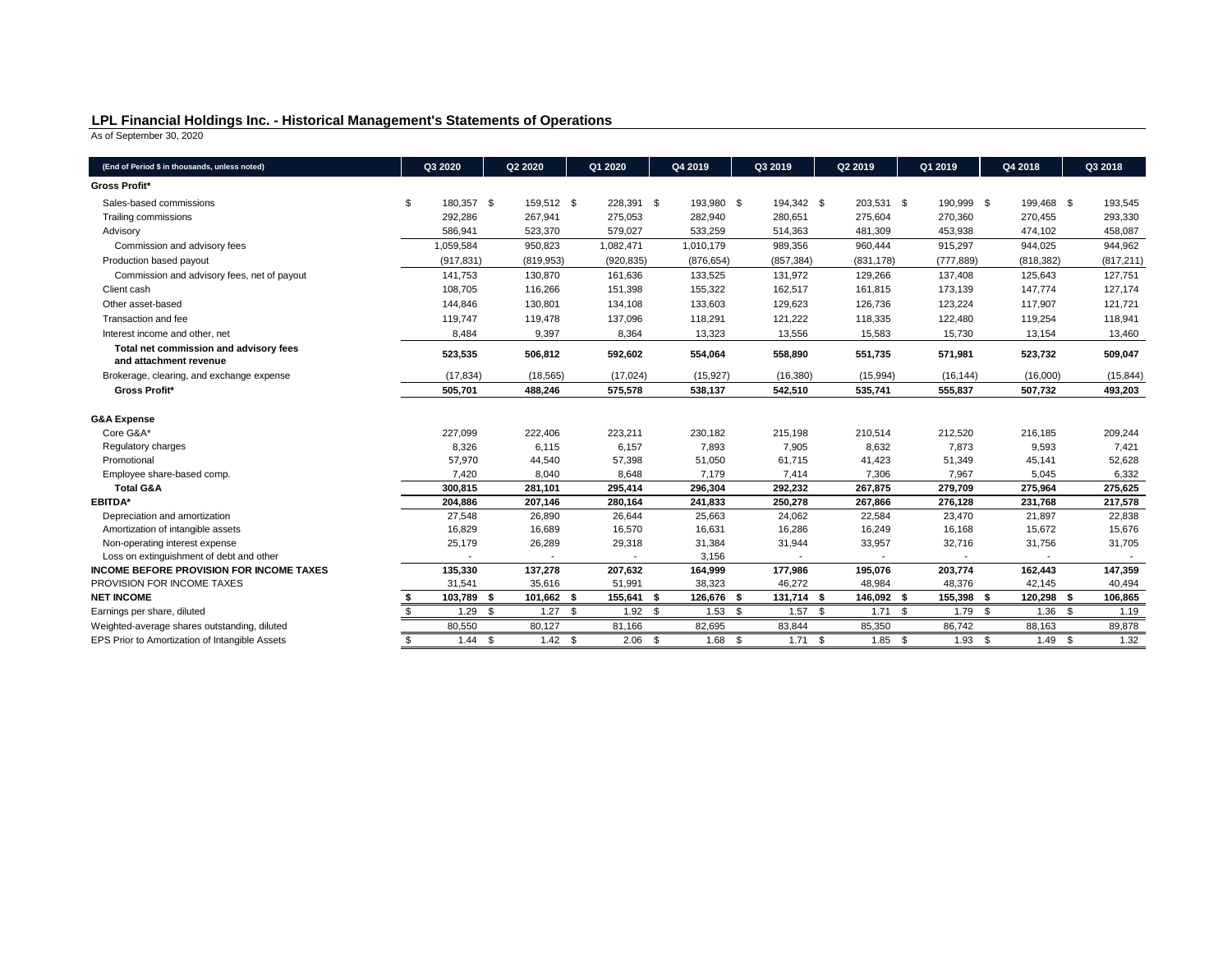## **\*Notice to Investors: Non-GAAP Financial Measures**

Gross profit. Core G&A and EBITDA are non-GAAP financial measures. Management believes that presenting certain non-GAAP financial measures by excluding or including certain items can be helpful to investors and analysts wh use some or all of this information to analyze the Company's current performance, prospects and valuation. Management uses this non-GAAP information internally to evaluate operating performance and in formulating the budge Management believes that the non-GAAP financial measures and metrics discussed herein are appropriate for evaluating the performance of the Company.

Gross Profit is calculated as net revenues, which were \$1,460 million for the three months ended September 30, 2020, less commission and advisory expenses and brokerage, clearing and exchange fees, which were \$937 million respectively, for the three months ended September 30, 2020. All other expense categories, including depreciation and amortization of fixed assets and amortization of intangible assets, are considered general and administr the Company's Gross Profit amounts do not include any depreciation and amortization expense, the Company considers its Gross Profit amounts to be non-GAAP financial measures that may not be comparable to those of others in Management believes that Gross Profit can provide investors with useful insight into the Company's core operating performance before indirect costs that are general and administrative in nature. For a calculation of Gross page.

Core G&A consists of total operating expenses, excluding the following expenses: commission and advisory, regulatory charges, promotional, employee share-based compensation, depreciation and amortization, amortization of i and brokerage, clearing and exchange. Management presents Core G&A because it believes Core G&A reflects the corporate operating expense categories over which management can generally exercise a measure of control, compare expense items over which management either cannot exercise control, such as commission and advisory expenses, or which management views as promotional expense necessary to support advisor growth and retention including con transition assistance. Core G&A is not a measure of the Company's total operating expenses as calculated in accordance with GAAP. For a reconciliation of Core G&A to the Company's total operating expenses, please see below

EBITDA is defined as net income plus interest and other expense, income tax expense, depreciation and amortization, amortization of intangible assets and loss on extinguishment of debt. The Company presents EBITDA because believes that it can be a useful financial metric in understanding the Company's earnings from operations. EBITDA is not a measure of the Company's financial performance under GAAP and should not be considered as an altern or any other performance measure derived in accordance with GAAP, or as an alternative to cash flows from operating activities as a measure of profitability or liquidity. In addition, the Company's EBITDA can differ signif calculated by other companies, depending on long-term strategic decisions regarding capital structure, the tax jurisdictions in which companies operate and capital investments. For a reconciliation of EBITDA to net income,

| \$ in millions                    | Q3 2020 | Q2 2020 | Q1 2020 | Q4 2019 | Q3 2019 | Q2 2019 | Q1 2019 | Q4 2018 | Q3 2018 |
|-----------------------------------|---------|---------|---------|---------|---------|---------|---------|---------|---------|
| Core G&A                          | \$227   | \$222   | \$223   | \$230   | \$215   | \$211   | \$213   | \$216   | \$209   |
| Regulatory charges                | 8       |         | 6       | 8       | 8       | 9       |         | 10      |         |
| Promotional                       | 58      | 45      | 57      | 51      | 62      | 41      | 51      | 45      | 53      |
| Employee share-based compensation |         |         |         |         |         |         |         |         | 6       |
| <b>Total G&amp;A</b>              | 301     | 281     | 295     | 296     | 292     | 268     | 280     | 276     | 276     |
| Commissions and advisory          | 937     | 860     | 871     | 894     | 857     | 838     | 800     | 793     | 822     |
| Depreciation & amortization       | 28      | 27      | 27      | 26      | 24      | 23      | 23      | 22      | 23      |
| Amortization of intangible assets | 17      | 17      | 17      | 17      | 16      | 16      | 16      | 16      | 16      |
| Brokerage, clearing and exchange  | 18      | 19      | 17      | 16      | 16      | 16      | 16      | 16      | 16      |
| <b>Total operating expense</b>    | \$1,300 | \$1,203 | \$1,226 | \$1,248 | \$1,205 | \$1,161 | \$1,135 | \$1,123 | \$1,152 |

|                                        | Q3 2020   | Q2 2020   | Q1 2020   | Q4 2019   | Q3 2019   | Q2 2019   | Q1 2019   | Q4 2018   | Q3 2018   |
|----------------------------------------|-----------|-----------|-----------|-----------|-----------|-----------|-----------|-----------|-----------|
| Production based payout                | \$917,831 | \$819,953 | \$920,835 | \$876,654 | \$857,384 | \$831,178 | \$777,889 | \$818,382 | \$817,211 |
| Advisor deferred compensaton expense   | 18.935    | 39.894    | (50.040)  | 17.177    | 749       | 6.844     | 21.809    | (25,072)  | 4.739     |
| <b>Commission and advisory expense</b> | \$936.766 | \$859.847 | \$870.795 | \$893,831 | \$856,635 | \$838.022 | \$799.698 | \$793,310 | \$821,950 |

|                                             | Q3 2020   | Q2 2020   | Q1 2020   | Q4 2019   | Q3 2019  | Q2 2019  | Q1 2019   | Q4 2018   | Q3 2018  |
|---------------------------------------------|-----------|-----------|-----------|-----------|----------|----------|-----------|-----------|----------|
| Interest income, net of interest expense    | \$6,623   | \$6,540   | \$9,542   | \$10,966  | \$11,531 | \$11,690 | \$12,321  | \$11,784  | \$10,512 |
| Plus: Other Revenue                         | 20.796    | 42.751    | (51, 218) | 19,534    | 1,276    | 10,737   | 25,218    | (23, 702) | 7,687    |
| Less: Advisor deferred compensation expense | (18, 935) | (39, 894) | 50,040    | (17, 177) | 749      | (6, 844) | (21, 809) | 25,072    | (4,739)  |
| Interest income and other, net              | \$8,484   | \$9,397   | \$8,364   | \$13,323  | \$13,556 | \$15,583 | \$15,730  | \$13,154  | \$13,460 |

Note: Totals may not foot due to rounding.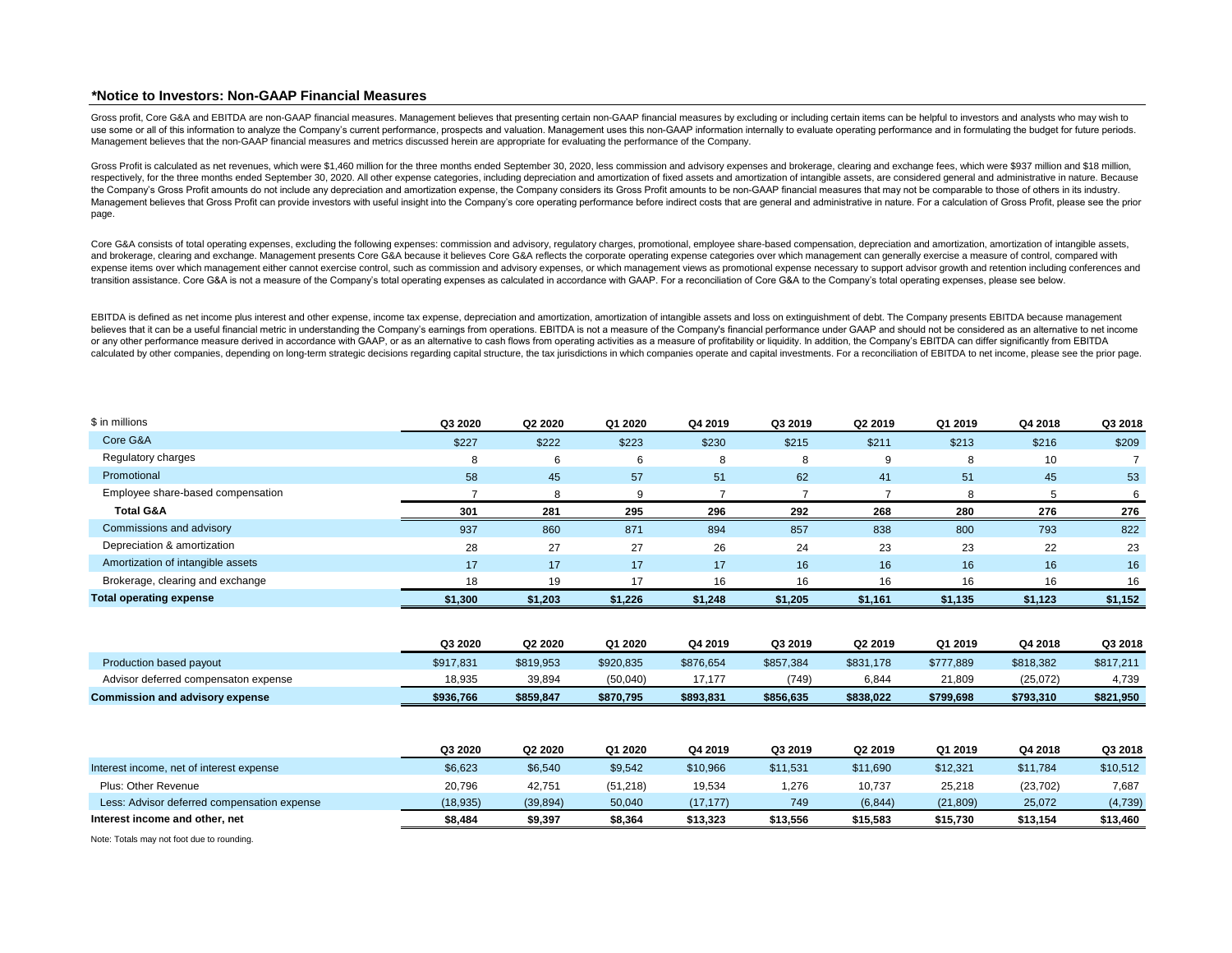#### **LPL Financial Holdings Inc. - Historical Quarterly Activity**

As of September 30, 2020

| (End of Period \$ in billions, unless noted)                        | Q3    | Q2    | Q <sub>1</sub> | Q <sub>4</sub> | Q3      | Q2      | Q <sub>1</sub> | Q <sub>4</sub> | Q3    |
|---------------------------------------------------------------------|-------|-------|----------------|----------------|---------|---------|----------------|----------------|-------|
|                                                                     | 2020  | 2020  | 2020           | 2019           | 2019    | 2019    | 2019           | 2018           | 2018  |
| Assets                                                              |       |       |                |                |         |         |                |                |       |
| Advisory Assets <sup>(1)</sup>                                      | 405.9 | 375.3 | 322.3          | 365.8          | 338.0   | 327.3   | 311.9          | 282.0          | 306.1 |
| Brokerage Assets <sup>(2)</sup>                                     | 404.4 | 386.4 | 347.6          | 398.6          | 381.3   | 378.7   | 372.1          | 346.0          | 374.9 |
| <b>Total Advisory and Brokerage Assets</b>                          | 810.4 | 761.7 | 669.9          | 764.4          | 719.3   | 706.0   | 684.0          | 628.1          | 681.0 |
| Centrally Managed Assets <sup>(3)</sup>                             | 59.0  | 54.4  | 46.9           | 52.4           | 47.8    | 45.7    | 42.9           | 38.5           | 40.8  |
| <b>Asset Inflows minus Outflows</b>                                 |       |       |                |                |         |         |                |                |       |
| Advisory Asset Inflows minus Outflows <sup>(4)</sup>                | 9.7   | 9.4   | 12.5           | 9.6            | $9.2*$  | 6.6     | 4.6            | 5.0            | 5.1   |
| Brokerage Asset Inflows minus Outflows <sup>(5)</sup>               | (0.3) | 1.6   | 0.0            | (0.8)          | $0.6*$  | (2.6)   | (0.7)          | 0.9            | (0.8) |
| <b>Total Asset Inflows minus Outflows</b>                           | 9.5   | 11.0  | 12.5           | 8.8            | $9.9*$  | 4.0     | 4.0            | 5.9            | 4.4   |
| Dividends plus Interest minus Advisory Fees                         |       |       |                |                |         |         |                |                |       |
| Advisory Dividends plus Interest minus Advisory Fees <sup>(6)</sup> | 0.6   | 0.8   | 0.7            | 1.9            | $0.8*$  | 0.9     | 0.7            | 1.7            | 0.6   |
| Brokerage Dividends plus Interest <sup>(7)</sup>                    | 1.0   | 1.2   | $1.2$          | 1.8            | $1.2*$  | 1.3     | 1.1            | 1.6            | 1.1   |
| Total Dividends plus Interest minus Advisory Fees                   | 1.6   | 2.0   | 1.8            | 3.7            | $2.0*$  | $2.2\,$ | 1.8            | 3.3            | 1.8   |
| <b>Total Net New Assets</b>                                         |       |       |                |                |         |         |                |                |       |
| Net New Advisory Assets <sup>(8)</sup>                              | 10.4  | 10.2  | 13.2           | 11.5           | $10.1*$ | 7.5     | 5.3            | 6.6            | 5.8   |
| Net New Brokerage Assets <sup>(9)</sup>                             | 0.7   | 2.8   | 1.2            | 1.0            | $1.8*$  | (1.3)   | 0.5            | 2.6            | 0.4   |
| <b>Total Net New Assets</b>                                         | 11.1  | 13.0  | 14.3           | 12.5           | $11.9*$ | 6.2     | 5.8            | 9.2            | 6.2   |
| Net Brokerage to Advisory Conversions <sup>(10)</sup>               | 2.0   | 1.6   | 2.4            | 1.9            | 1.7     | 1.8     | 1.4            | 1.4            | 1.7   |
| Corporate Platform Net New Advisory Assets                          | 7.8   | 6.2   | 7.8            | 8.7            | $7.1*$  | 5.7     | 4.6            | 6.1            | 6.3   |
| Hybrid Platform Net New Advisory Assets                             | 2.6   | 4.0   | 5.4            | 2.9            | $2.9*$  | 1.8     | 0.6            | 0.5            | (0.5) |
| <b>Total Net New Advisory Assets</b>                                | 10.4  | 10.2  | 13.2           | 11.5           | $10.1*$ | 7.5     | 5.3            | 6.6            | 5.8   |
| Centrally Managed Net New Advisory Assets <sup>(11)</sup>           | 1.9   | 1.3   | 2.2            | 2.3            | $2.0*$  | 1.3     | 1.1            | 1.6            | 1.8   |
| <b>Client Cash Balances</b>                                         |       |       |                |                |         |         |                |                |       |
| Insured Cash Account Balances                                       | 34.7  | 33.1  | 34.5           | 24.4           | 22.2    | 21.3    | 21.7           | 24.8           | 21.0  |
| Deposit Cash Account Balances                                       | 8.0   | 7.7   | 8.7            | 5.0            | 4.6     | 4.3     | 4.3            | 5.1            | 3.9   |
| <b>Total Insured Sweep Blances</b>                                  | 42.7  | 40.8  | 43.2           | 29.4           | 26.8    | 25.6    | 25.9           | 29.9           | 24.9  |
| Money Market Account Cash Balances                                  | 1.5   | 1.6   | 1.8            | 1.9            | 2.6     | 3.5     | 4.8            | 4.9            | 3.3   |
| Purchased Money Market Funds                                        | 2.3   | 2.8   | 2.8            | 2.4            | 1.8     | 1.0     | n/a            | n/a            | n/a   |
| <b>Total Money Market Balances</b>                                  | 3.9   | 4.5   | 4.6            | 4.3            | 4.4     | 4.5     | 4.8            | 4.9            | 3.3   |
| <b>Total Client Cash Balances</b>                                   | 46.6  | 45.3  | 47.8           | 33.7           | 31.2    | 30.1    | 30.7           | 34.9           | 28.2  |
| Net Buy (Sell) Activity <sup>(12)</sup>                             | 9.3   | 12.5  | 0.2            | 9.8            | 9.0     | 9.7     | 12.9           | 2.3            | 9.2   |
| <b>Market Indices</b>                                               |       |       |                |                |         |         |                |                |       |
| S&P 500 (end of period)                                             | 3,363 | 3,100 | 2,585          | 3,231          | 2,977   | 2,942   | 2,834          | 2,507          | 2,914 |
| Fed Funds Effective Rate (average bps)                              | 9     | 6     | 123            | 165            | 220     | 240     | 240            | 222            | 192   |

\*Note: the Company's Q3 2019 results included \$2.9 billion of Total Advisory and Brokerage Assets from the acquisition of Allen & Company of Florida, LLC (\*Allen & Company'), of which \$1.8 billion were brokerage assets and

(1) Consists of total advisory assets under custody at the Company's broker-dealer subsidiary. LPL Financial LLC ("LPL Financial"). Q3 2019 and Q4 2019 also included advisory assets serviced by investment advisor represent

(4) Consists of total clear the operational sected in the memberation about the Company considers conversed in the company considers conversion and to be about a subsect and with drawals, respectively, but does not conside

(6) Consists of total dividends and interest deposited into advisory accounts less total advisory fees withdrawn from advisory accounts. (7) Consists of total dividends and interest deposited into brokerage accounts.

(8) Consists of Advisory Asset Inflows minus Outflows (FN 4) plus Advisory Dividends plus Interest minus Advisory Fees (FN 6).<br>(9) Consists of Brokerage Asset Inflows minus Outflows (FN 5) plus Brokerage Dividends plus Int

(10) Consists of existing custodied accounts that converted from brokerage to advisory, less existing custodied assets that converted from advisory to brokerage.<br>(11) Consists of total client departions that is the about t